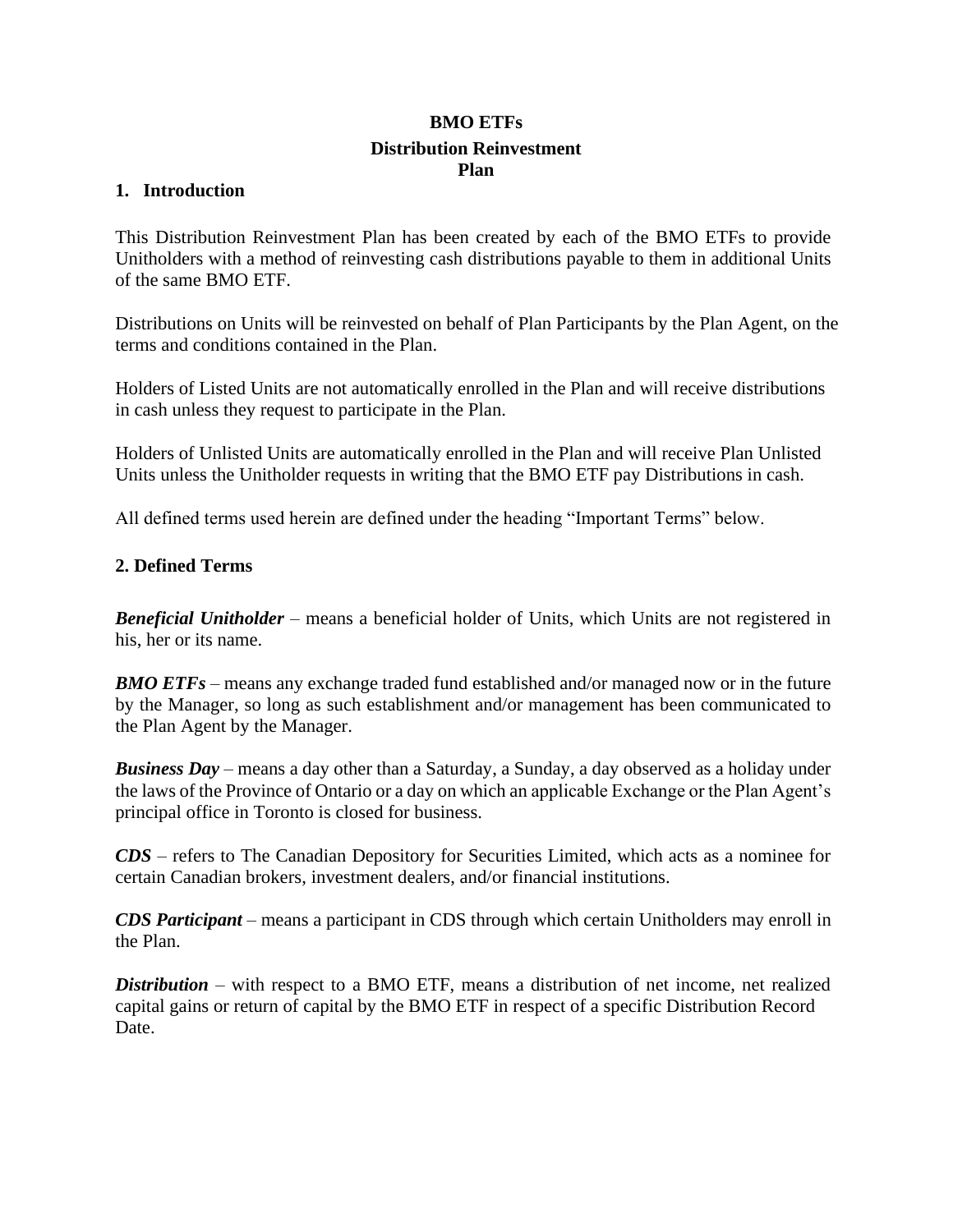*Distribution Payment Date* – means a day on which a BMO ETF pays a Distribution to its Unitholders, such date being no later than the  $10<sup>th</sup>$  Business Day following the applicable Distribution Record Date.

*Distribution Record Date* – means a date determined by the Manager as a record date for the determination of Unitholders entitled to receive a Distribution.

*Exchange* – means the TSX, NEO Exchange or another "marketplace" as defined in National Instrument 21-101 *Marketplace Operations* that is located in Canada.

*Fiscal Year* – means the financial year of the BMO ETFs, which ends on December 31.

Listed Unit – in relation to each BMO ETF, means a redeemable unit of that BMO ETF which is distributed pursuant to a prospectus and listed for trading on an Exchange.

*Manager* – means BMO Asset Management Inc., a corporation incorporated under the laws of Ontario.

*NEO Exchange* – means the Aequitas NEO Exchange Inc.

*Nominees* – means brokers, investment dealers, financial institutions and other nominees (other than CDS) who hold Units on behalf of Beneficial Unitholders.

*Parties* – means the Manager, on behalf of the BMO ETFs, and the Plan Agent.

*Plan* – means this Distribution Reinvestment Plan.

*Plan Account* – means an account maintained by the Plan Agent for each Registered Participant, within which Plan Unlisted Units acquired on behalf of such Registered Participant in accordance with the provisions of the Plan are credited.

*Plan Agent* – means State Street Trust Company Canada, a trust company existing under the laws of Canada.

*Plan Listed Units* – in relation to each BMO ETF, means the additional Listed Units that are issued to a Unitholder pursuant to the Plan by the Plan Agent for a Plan Participant.

*Plan Participant* – with respect to a BMO ETF, means an eligible Unitholder who is enrolled in the Plan.

*Plan Units* – means the Plan Listed Units and the Plan Unlisted Units.

*Plan Unlisted Units* – in relation to each BMO ETF, means the additional Unlisted Units that have been issued to a Registered Participant pursuant to the Plan by the Plan Agent for a Plan Participant.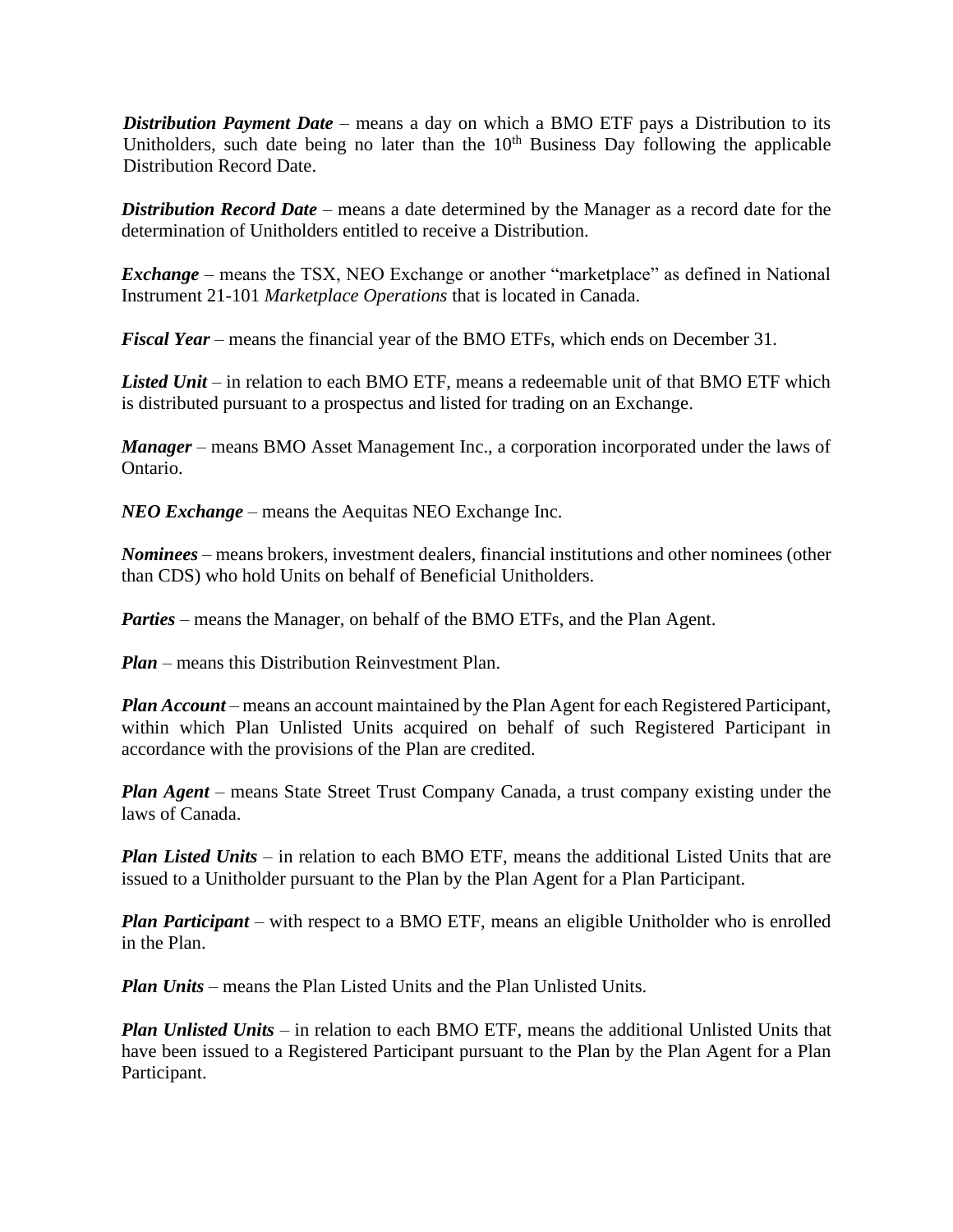*Registered Holder* – means a holder of Units that are registered in the unit register of a BMO ETF, in its own name, whether such Units are beneficially owned by such holder or held in the holder's capacity as Nominee.

*Registered Participant* – means a Registered Holder who is enrolled in the Plan.

*Tax Act* **–** means the *Income Tax Act* (Canada), as amended from time to time.

*TSX* – means the Toronto Stock Exchange Inc.

*Units* – in relation to each BMO ETF, may mean Listed Units, Plan Listed Units, Unlisted Units and/or Plan Unlisted Units, as the case may be.

*Unitholder* – in relation to each BMO ETF, may mean a Registered Holder or a Beneficial Unitholder, as the case may be.

*Unlisted Unit* – in relation to each BMO ETF, means a redeemable unit of that BMO ETF issued on a private placement basis and not listed for trading on any Exchange.

### **3. Participation in the Plan**

Participation in the Plan is restricted to Unitholders who are residents of Canada for the purposes of the Tax Act. A partnership (other than a "Canadian partnership" as defined in the Tax Act) is not eligible to participate in the Plan. Upon becoming a non-resident of Canada or a partnership (other than a "Canadian partnership"), a Plan Participant shall be required to notify its CDS Participant in the case of a Beneficial Unitholder and Plan Agent in the case of a Registered Holder and its participation in the Plan shall terminate immediately. None of the Plan Agent, CDS or the Manager will have any duty to inquire into, or know, the residency status or partnership status of any of the Plan Participants.

### *Listed Units*

Unitholders who hold Listed Units of a BMO ETF, and who wish to participate in the Plan, must notify their CDS Participant sufficiently in advance of the deadlines set forth below.

The CDS Participant must, on behalf of a Unitholder, provide notice to CDS that the Unitholder wishes to participate in the Plan no later than 4:00 p.m. (Toronto time) on the applicable Distribution Record Date in respect of the next expected Distribution in which the Unitholder wishes to participate. CDS shall, in turn, notify the Plan Agent no later than 2:00 p.m. (Toronto time) on the Business Day immediately following the applicable Distribution Record Date that such Unitholder wishes to participate in the Plan. If notice is not received by the Plan Agent prior to this deadline, the Unitholder will not participate in the Plan for that Distribution.

## *Unlisted Units*

Unitholders who hold Unlisted Units of a BMO ETF are automatically enrolled in the Plan.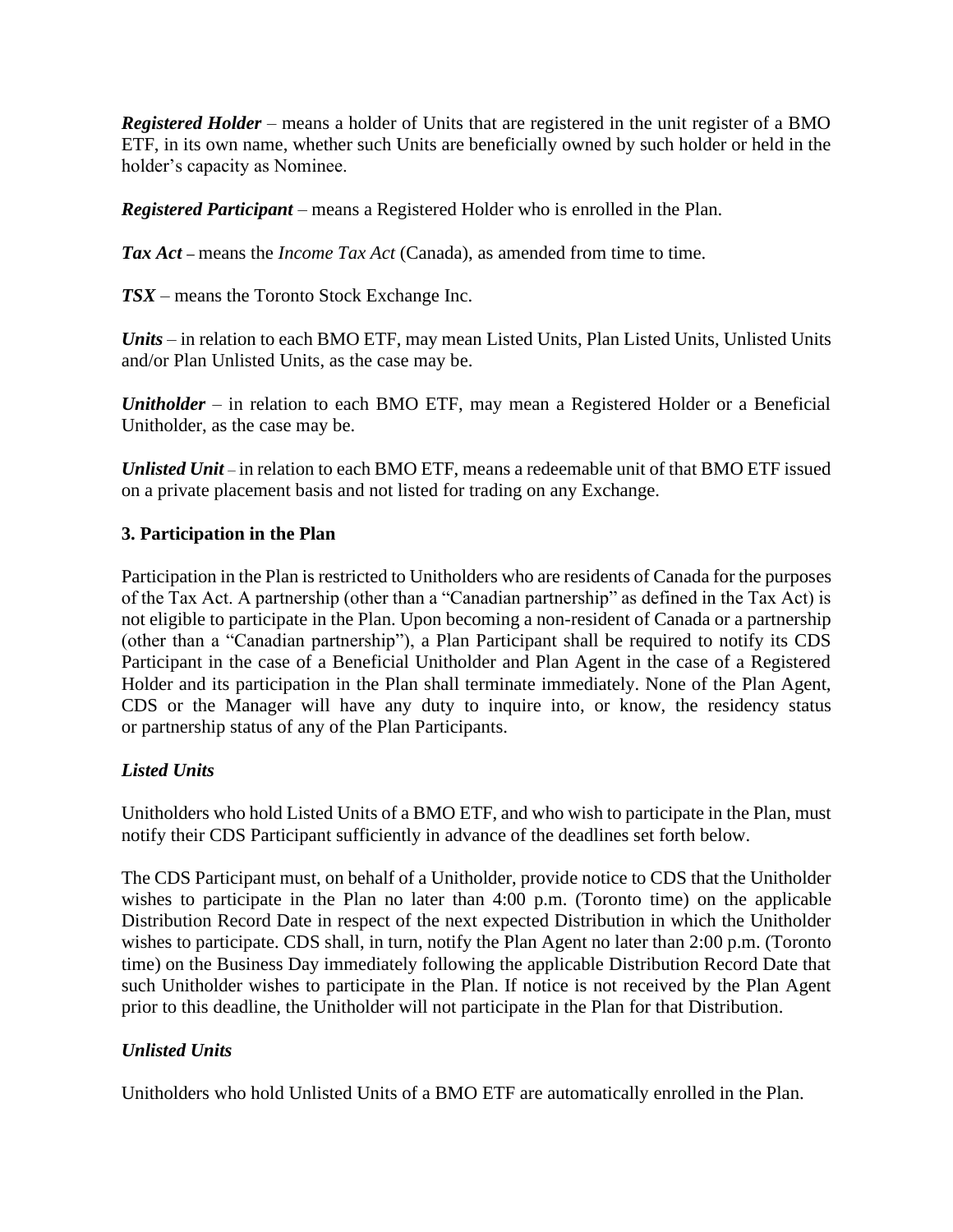Distributions on Unlisted Units of a BMO ETF are reinvested in additional Unlisted Units of the applicable BMO ETF, unless the Unitholder of such Unlisted Units submits a request in writing, in the manner described below, to pay the distributions on such Unlisted Units in cash.

## *(a) Unlisted Units Registered with CDS*

A Beneficial Unitholder of Unlisted Units who wishes to receive Distributions on such Unlisted Units in cash instead of additional Unlisted Units must provide written notice to CDS via the applicable CDS Participant through which such Beneficial Unitholder holds its Units of the Beneficial Unitholder's intention to not participate in the Plan. The CDS Participant must, on behalf of such Beneficial Unitholder, provide a written notice to CDS that the Beneficial Unitholder does not wish to participate in the Plan no later than 4:00 p.m. (Toronto Time) on the applicable Distribution Record Date in respect of the next expected Distribution in which the Beneficial Unitholder does not wish to participate. CDS shall in turn provide written notice to the Plan Agent no later than 2:00 p.m. (Toronto time) on the Business Day following the applicable Distribution Record Date that such Beneficial Unitholder does not wish to participate in the Plan. If notice is not received by the Plan Agent prior to this deadline, the Beneficial Unitholder will in fact participate in the Plan for that Distribution.

## *(b) Unlisted Units Not Registered with CDS*

A Registered Holder (other than CDS) may elect to receive cash by delivering a completed Authorization Form to the Plan Agent five Business Days prior to the Distribution Record Date. If the completed Authorization Form is received by the Plan Agent from the Registered Holder after that time, it will not be effective for such Distribution but will instead take effect for the next and subsequent Distribution Payment Dates.

## **4. Administration**

On each Distribution Payment Date, the BMO ETF shall pay to the Plan Agent, on behalf of Plan Participants, all cash amounts payable as Distributions so that the Plan Agent may reinvest such cash amounts in Plan Units. The Plan Agent shall effect such reinvestment in accordance with the process described below under the heading titled "Purchase of Units by Plan Agent".

## **5. Purchase of Units by Plan Agent**

### *Listed Units*

Under the Plan, Distributions in respect of Listed Units of a BMO ETF will be reinvested in Plan Listed Units of the BMO ETF. Such Plan Listed Units shall be purchased in the open market through the facilities of the applicable Exchange on the Distribution Payment Date.

Plan Listed Units purchased in the open market will be:

(a) allocated to CDS based on their entitlement to the Distributions used to purchase Plan Listed Units; and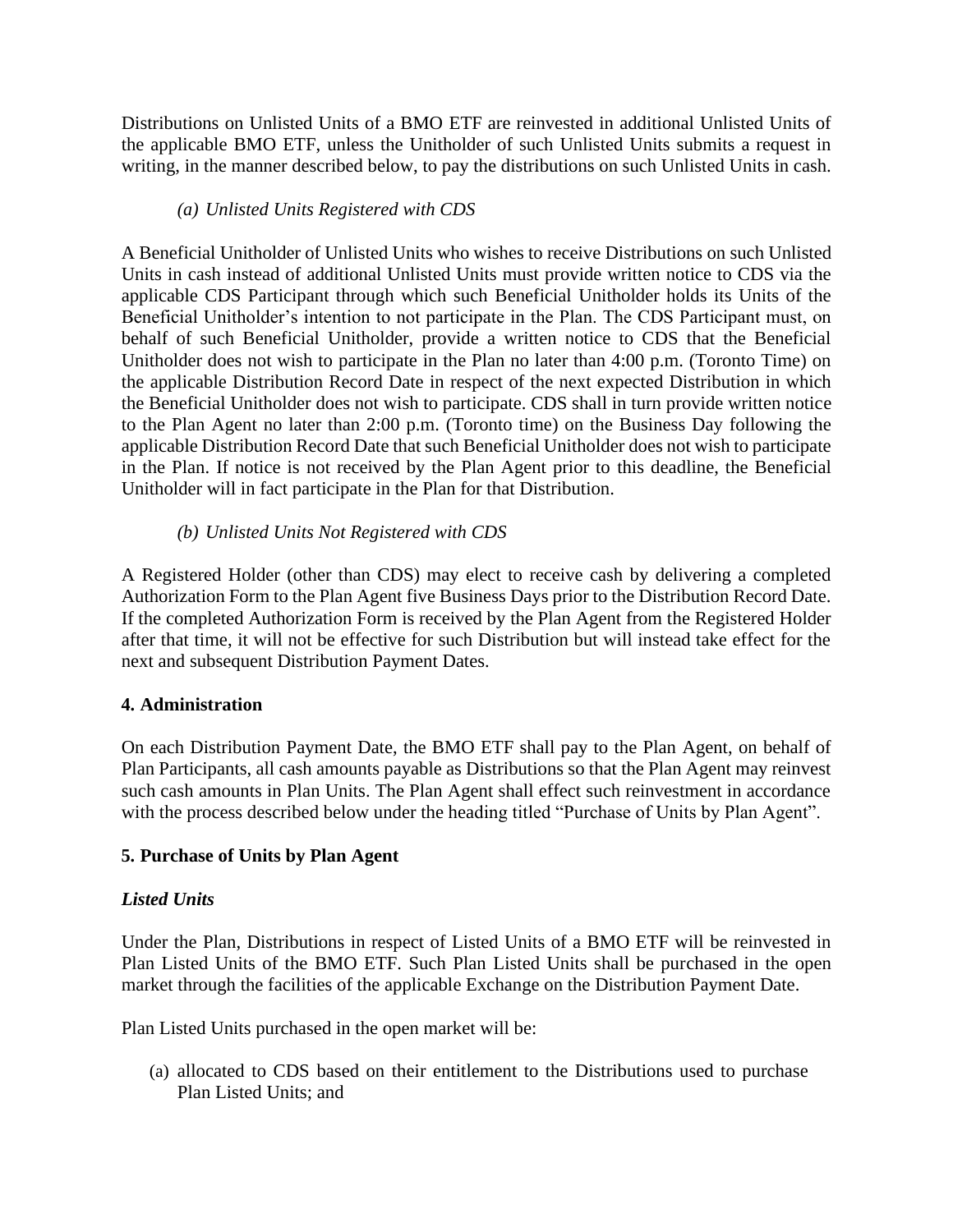(b) purchased through a dealer designated by the Plan Agent, which dealer may be an affiliate of the Plan Agent, and the price of such Plan Listed Units shall be the price paid (excluding brokerage commissions, fees and all transaction costs) per unit for all Plan Listed Units purchased by the Plan Agent in respect of the Plan on the open market through the facilities of the Exchange on the applicable Distribution Payable Date.

Plan Listed Units purchased on behalf of a Beneficial Unitholder by CDS will be credited through CDS to the Plan Account of the applicable CDS Participant on behalf of the Beneficial Unitholder for whom the CDS Participant is acting.

### *Unlisted Units*

Under the Plan, Distributions in respect of Unlisted Units of a BMO ETF will be automatically reinvested in Plan Unlisted Units of the BMO ETF. Such Plan Unlisted Units shall be issued from treasury on the Distribution Payment Date.

In respect of Plan Unlisted Units of a BMO ETF issued from treasury, the Manager shall provide the Plan Agent with the net asset value per Unlisted Unit of the BMO ETF as of the close of trading on the Distribution Record Date.

### **6. Insufficient Funds**

The Plan Agent shall not be obligated to purchase Plan Units for a Plan Participant unless it shall have first received the amounts paid as Distributions on the Units held by such Plan Participant.

## **7. Fractional Units**

Full reinvestment is possible under the Plan as the Plan Agent will credit to the applicable Plan Account, on each reinvestment made under the Plan, fractions of Plan Units, calculated to three decimal places, for any amount that cannot be reinvested in whole Plan Units. The crediting of fractions of Plan Units in favour of Beneficial Unitholders who participate in the Plan through a Nominee will depend on the policies of that Nominee.

No fractional Plan Listed Units will be purchased under the Plan for CDS because CDS is the sole Registered Holder of Listed Units. Cash payments for any funds remaining after the Plan Agent has purchased whole Plan Listed Units will be made in lieu of fractional Plan Listed Units by the Plan Agent to CDS, on a timely basis.

Where applicable, CDS will credit the Plan Participant via the applicable CDS Participant in respect of the Plan Listed Units and/or Plan Unlisted Units.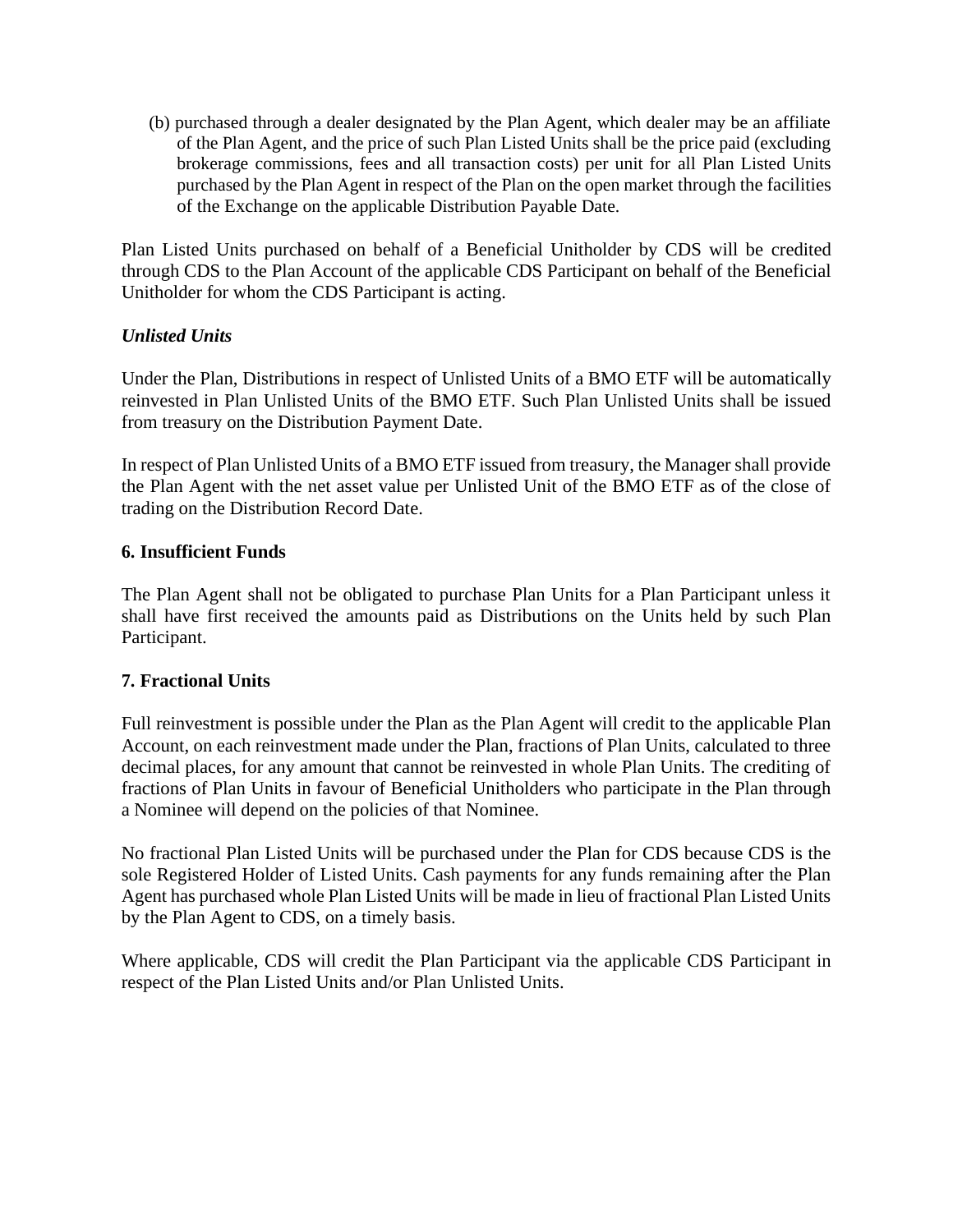### **8. Termination of Participation in the Plan**

### *Listed Units*

Plan Participants may voluntarily terminate their participation in the Plan as of a particular Distribution Record Date by notifying their CDS Participant sufficiently in advance of that Distribution Record Date. Plan Participants should contact their CDS Participant to receive details of the appropriate procedures for terminating their participation in the Plan. Beginning on the first Distribution Payment Date after which a termination notice has been received from a Plan Participant and accepted by a CDS Participant, Distributions to such Plan Participant will be made in cash. Any expenses associated with the preparation and delivery of a termination notice will be borne by the Plan Participant exercising its right to terminate participation in the Plan.

## *Unlisted Units*

### *(a) Unlisted Units Registered with CDS*

Plan Participants may voluntarily terminate their participation in the Plan as of a particular Distribution Record Date by notifying their CDS Participant sufficiently in advance of that Distribution Record Date. Plan Participants should contact their CDS Participant to receive details of the appropriate procedures for terminating their participation in the Plan. Beginning on the first Distribution Payment Date after which a termination notice has been received from a Plan Participant and accepted by a CDS Participant, Distributions to such Plan Participant will be made in cash. Any expenses associated with the preparation and delivery of a termination notice will be borne by the Plan Participant exercising its right to terminate participation in the Plan.

## *(b) Unlisted Units Not Registered with CDS*

Registered Participants may voluntarily terminate their participation in the Plan as of a particular Distribution Record Date by notifying the Plan Agent no later than five Business Days prior to the Distribution Record Date. Beginning on the first Distribution Payment Date after which a termination notice has been received from such Registered Participant and accepted by the Plan Agent, Distributions to such Registered Participant will be made in cash. If notice of termination is received less than five Business Days prior to the Distribution Record Date, the Distributions payable on the relevant Payment Date will be reinvested under the Plan and the termination will be effective only with respect to the cash Distribution subsequently declared. Any expenses associated with the preparation and delivery of a termination notice will be borne by the Registered Participant exercising its right to terminate participation in the Plan.

If participation in the Plan is terminated, the number of whole Plan Unlisted Units held in the Plan will be moved to a non-certificated issue credit position in his or her account and cash payment for any fractional Plan Unlisted Units will be paid out to the Registered Holder. The fractional Plan Institutional Unit payment will be based on the price of Unlisted Units purchased for the Plan on the preceding "investment date".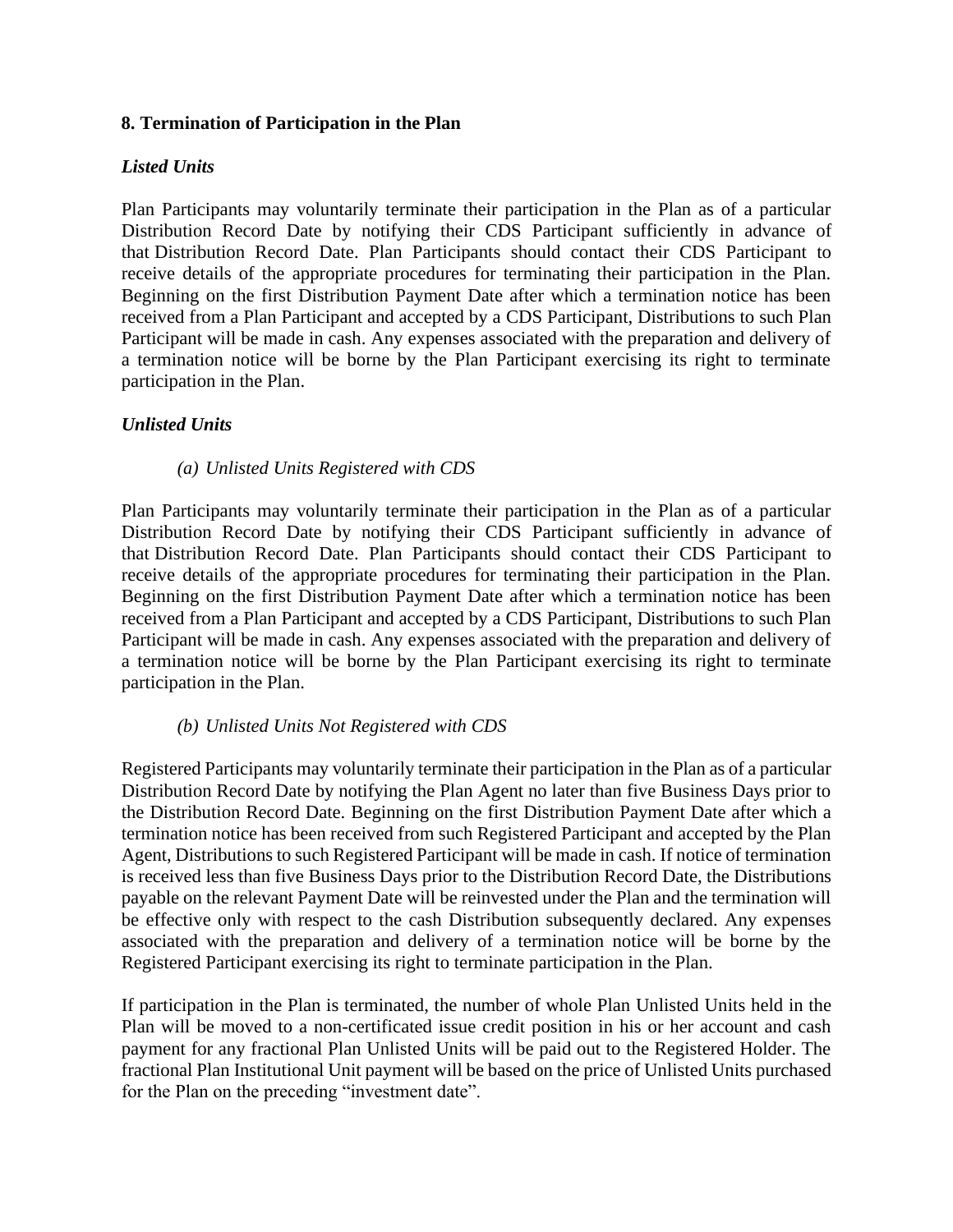## **9. No Issuance of Certificates**

Physical certificates evidencing ownership of a Unit of a BMO ETF are not issued. Accordingly, physical certificates will not be issued for any Plan Units purchased under the Plan.

### **10. Withdrawal of Plan Units**

A Plan Participant holding Plan Unlisted Units may withdraw some or all of their whole Plan Unlisted Units at any time upon written request to the Plan Agent, provided that written notice of withdrawal of Plan Unlisted Units is received not less than five Business Days prior to a Distribution Record Date. Requests received after the deadline will be processed after that Distribution Payment is completed. The requested number of whole Plan Unlisted Units withdrawn from the Plan will be moved to a non-certificated issue credit position in his or her account.

Non-Registered Participants should contact their Nominee to determine the procedures for withdrawing Plan Units from the Plan.

### **11. Voting of Plan Units**

Plan Units may be voted in the same manner as Listed Units and/or Unlisted Units may be voted.

### **12. Statements of Account**

The Plan Agent will maintain a Plan Account for each Plan Participant who holds Plan Unlisted Units. A statement of the Plan Account will be mailed to each Plan Participant who holds Plan Unlisted Units as promptly as practicable after each Distribution Payment Date. Such statements will constitute the Plan Participant's continuing record of the date and valuation of the acquisition of Plan Unlisted Units and should be retained for income tax purposes.

In respect of Plan Listed Units, the Plan Agent will deliver applicable taxation information to the Registered Holder on an annual basis.

In respect of Plan Listed Units and/or Plan Unlisted Units held by a Beneficial Unitholder indirectly through a Nominee, such Nominee shall, for taxation reporting purposes, deliver to the Beneficial Unitholder confirmation of the number of Plan Listed Units and/or Plan Unlisted Units issued to the Beneficial Unitholder pursuant to the Plan in accordance with the Nominee's policies, practices and procedures.

### **13. Commissions and Administrative Costs**

All commissions and administrative costs and brokerage fees and commissions associated with the operation of the Plan with respect to any BMO ETF will be borne by the Manager.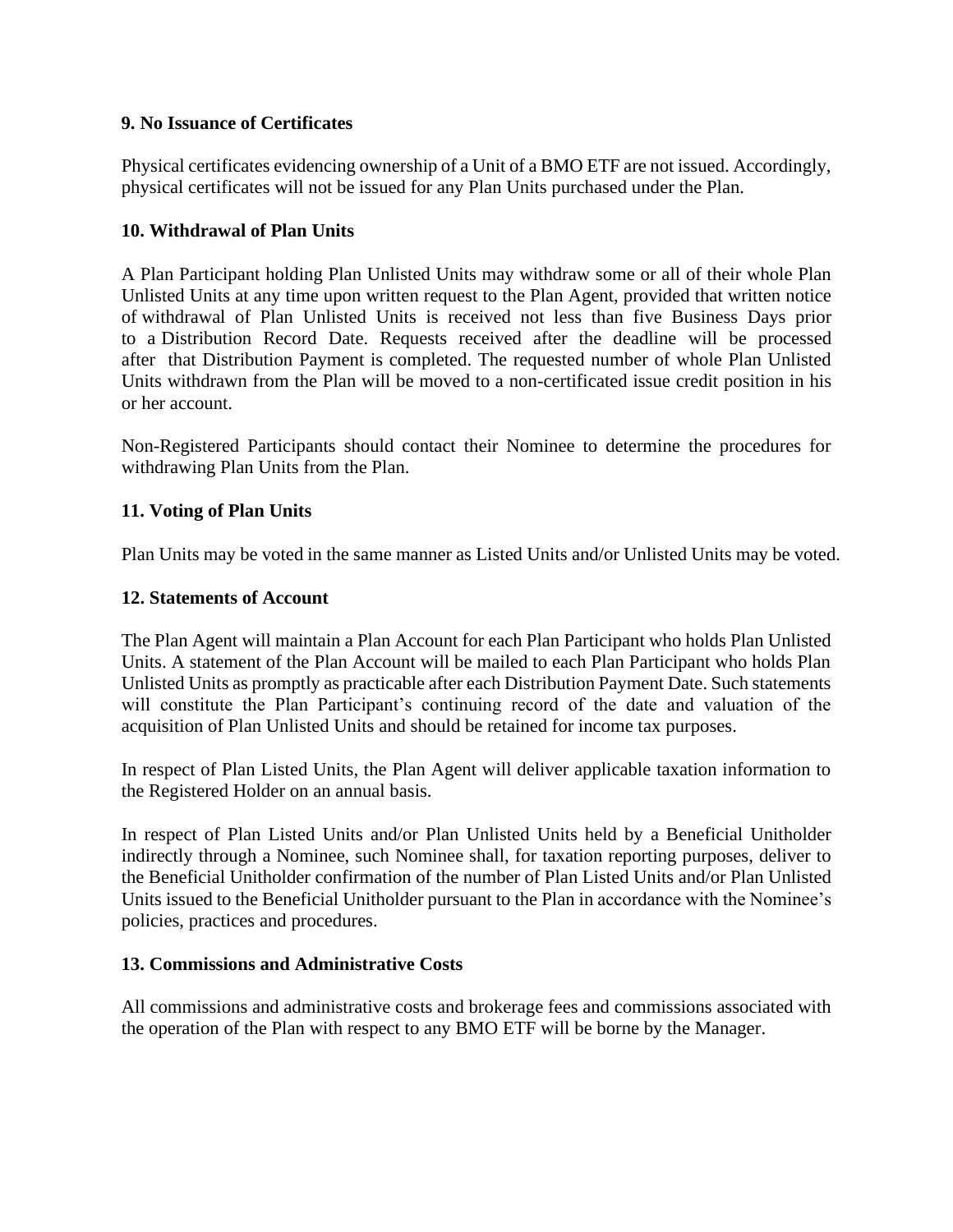## **14. Limitation of Liability**

None of the BMO ETFs, the Manager or the Plan Agent shall be liable for any act done by any of them in good faith or for any good faith omission to act. In particular, none of the BMO ETFs, the Manager or the Plan Agent shall have any liability with respect to:

- (a) the prices at which Plan Units are purchased on behalf of Plan Participants or the times at which such purchases are made; or
- (b) any action or responsibilities of CDS or any CDS Participant in relation to the Plan, or otherwise, including, without limitation:
	- (i) any aspect of the records relating to, or payments made on account of, beneficial ownership interests in the Units held by and registered in the name of CDS or any CDS Participant; and
	- (ii) any authority, advice, or representation made or given by CDS or any CDS Participant to the Plan Agent or otherwise, including representations with respect to rules of CDS and any action taken or to be taken by CDS or any CDS Participant.

None of the BMO ETFs, the Manager or the Plan Agent can assure a gain or protect against loss as a result of participation in the Plan or the purchase of Plan Units.

### **15. Termination, Amendment, Modification or Suspension**

The Manager may terminate the Plan with respect to any BMO ETF in its sole discretion, upon:

- (a) not less than 30 days' notice to:
	- (i) Registered Participants, including CDS;
	- (ii) the CDS Participants through which the Plan Participants hold their Units;
	- (iii) the Plan Agent; and
	- (iv) if necessary, the applicable Exchange; and
- (b) delivery by the Plan Agent of all documents and monies being held by the Plan Agent on the BMO ETF's behalf pursuant to the Plan.

The Manager may also amend, modify or suspend the Plan with respect to any BMO ETF at any time in its sole discretion, provided:

- (a) that it complies with certain requirements and gives notice of that amendment, modification or suspension to:
	- (i) Registered Participants, including CDS;
	- (ii) the CDS Participants through which the Plan Participants hold their Units;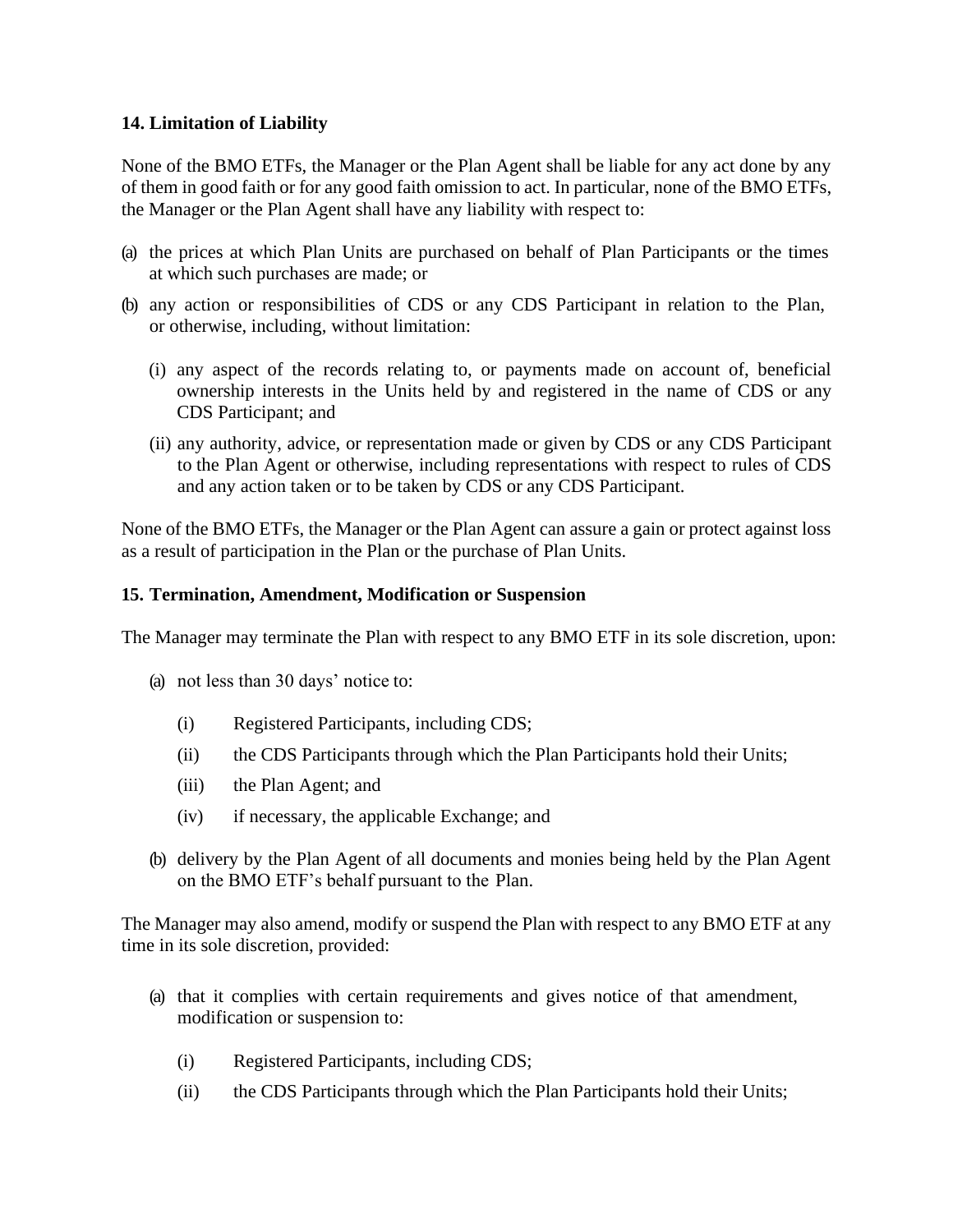- (iii) the Plan Agent; and
- (iv) if necessary, the applicable Exchange; and
- (b) obtains prior approval for the amendments from the TSX.

The Plan will terminate automatically with respect to any BMO ETF upon the termination of such BMO ETF.

The Manager may, in its sole discretion, and upon at least 30 days' written notice to the Plan Agent, remove the Plan Agent and appoint a new Plan Agent, provided that the BMO ETF may not remove the Plan Agent until such time as the successor to the Plan Agent is appointed as plan agent.

### **16. Rules and Regulations**

The Manager may from time to time adopt rules and regulations to facilitate the administration of the Plan (subject to obtaining any approvals required by applicable Exchange rules). The Manager reserves the right to regulate and interpret the Plan as it deems necessary or desirable to ensure the efficient and equitable operation of the Plan.

### **17. No Personal Liability**

No Unitholder of a BMO ETF will have any personal liability and no resort will be had to, nor recourse or satisfaction sought from, the property or assets of any Unitholder for any liability whatsoever to any person in connection with the property of a BMO ETF or its affairs, including for satisfaction of any obligations or claims of such BMO ETF arising out of or in connection with the Plan. The property and assets of such BMO ETF only are intended to be liable and subject to levy or execution for satisfaction of any such obligations or claims.

### **18. Currency**

All references in the Plan to dollar amounts refer to Canadian dollars.

### **19. Notices**

All notices required to be given to Plan Participants by a BMO ETF will be given to the Plan Agent to be further provided to Registered Participants.